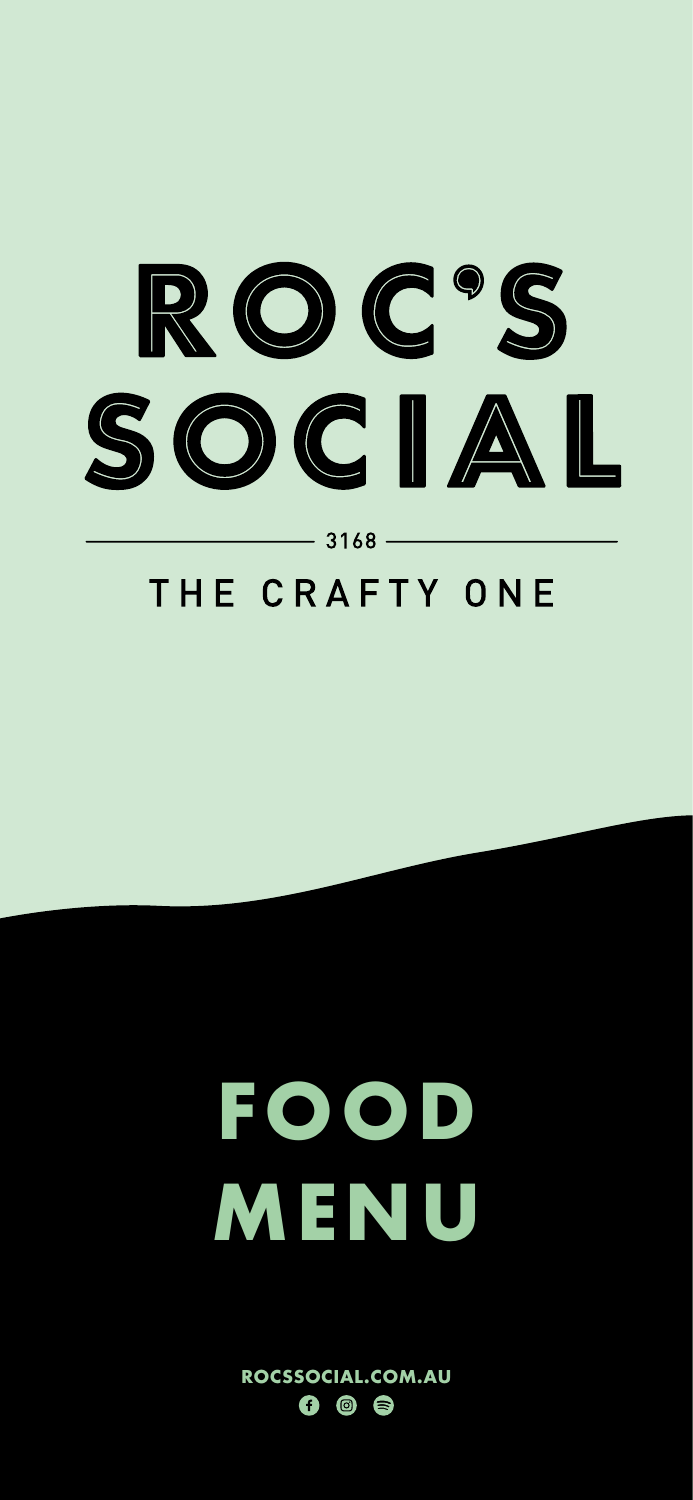

Cooked Southern Style and Coated in our House Spice Blend served with "comeback" sauce

## WEDNESDAY

Grab any burger with a pot of house beer or 125ml wine glass

## THURSDAY

BUFFALO, BBQ OR SZECHUAN WINGS ...............................1 EA Choose from Buffalo Hot Wings, House BBQ or Numbing Szechuan. Minimum order of 5 per flavour.

## **HAPPY HOUR**

MONDAY - FRIDAY 5-6PM

\$1 OFF all pots

\$2 OFF all pints



## **HEAD TO OUR WEBSITE FOR DETAILS.**

ROCSSOCIAL.COM.AU

ROC'S IS AVAILABLE TO HIRE FOR YOUR NEXT EVENT.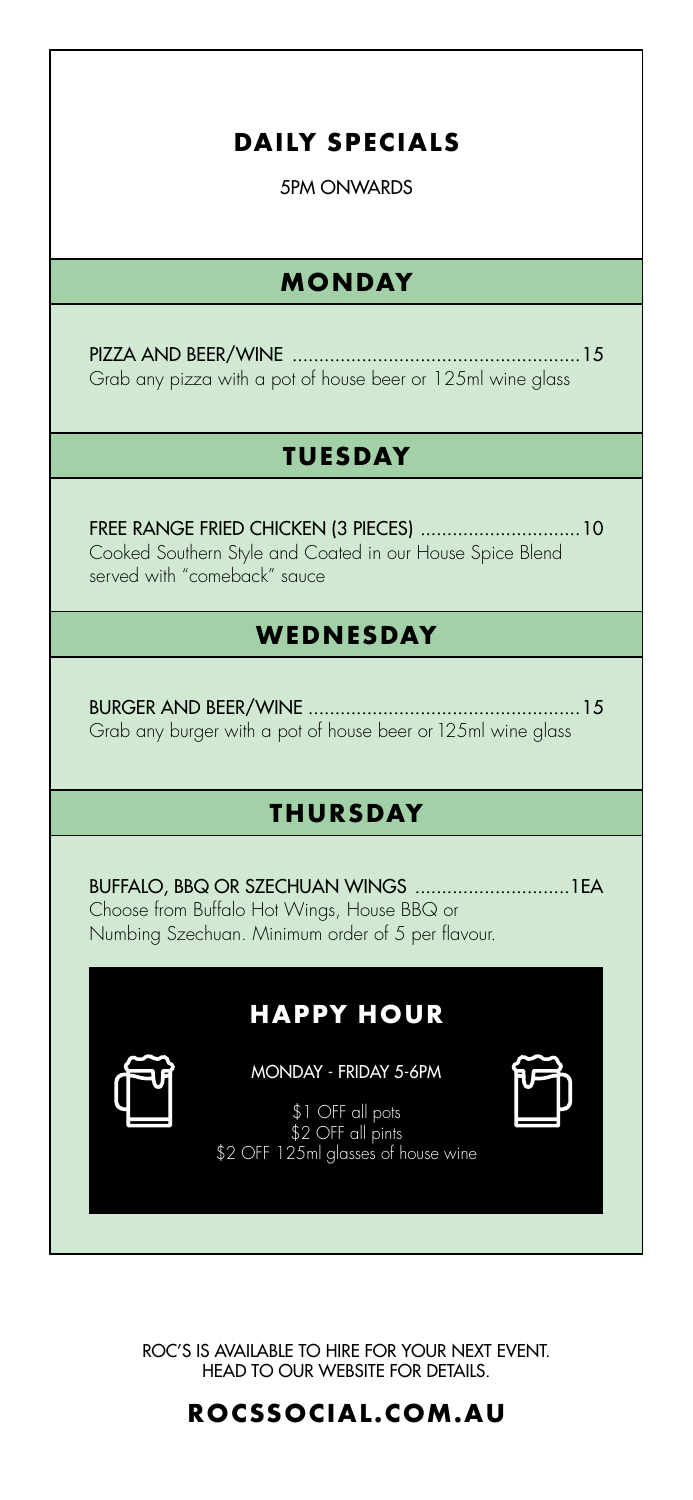## **EXPRESS LUNCH**

WEEKDAYS 12 - 3PM

| with secret sauce and a side of fries      |  |
|--------------------------------------------|--|
| with slaw, kewpie mayo and a side of fries |  |
| with roasted capsicum, field mushrooms,    |  |

roast garlic pesto mayo and a side of fries (V)

Chef's selection of delicious toppings and ingredients

FREE RANGE FRIED CHICKEN (HALF BIRD) .............................. 15 Cooked Southern Style and Coated in our House Spice Blend served with "comeback" sauce

with Asian slaw and ground roast peanuts

(V) - VEGETARIAN • (LG) - LOW GLUTEN • (VE) - VEGAN

### **GOT SPECIAL DIETARY REQUIREMENTS?** WE'VE GOT YOU COVERED. **JUST CHAT TO OUR FRIENDLY STAFF**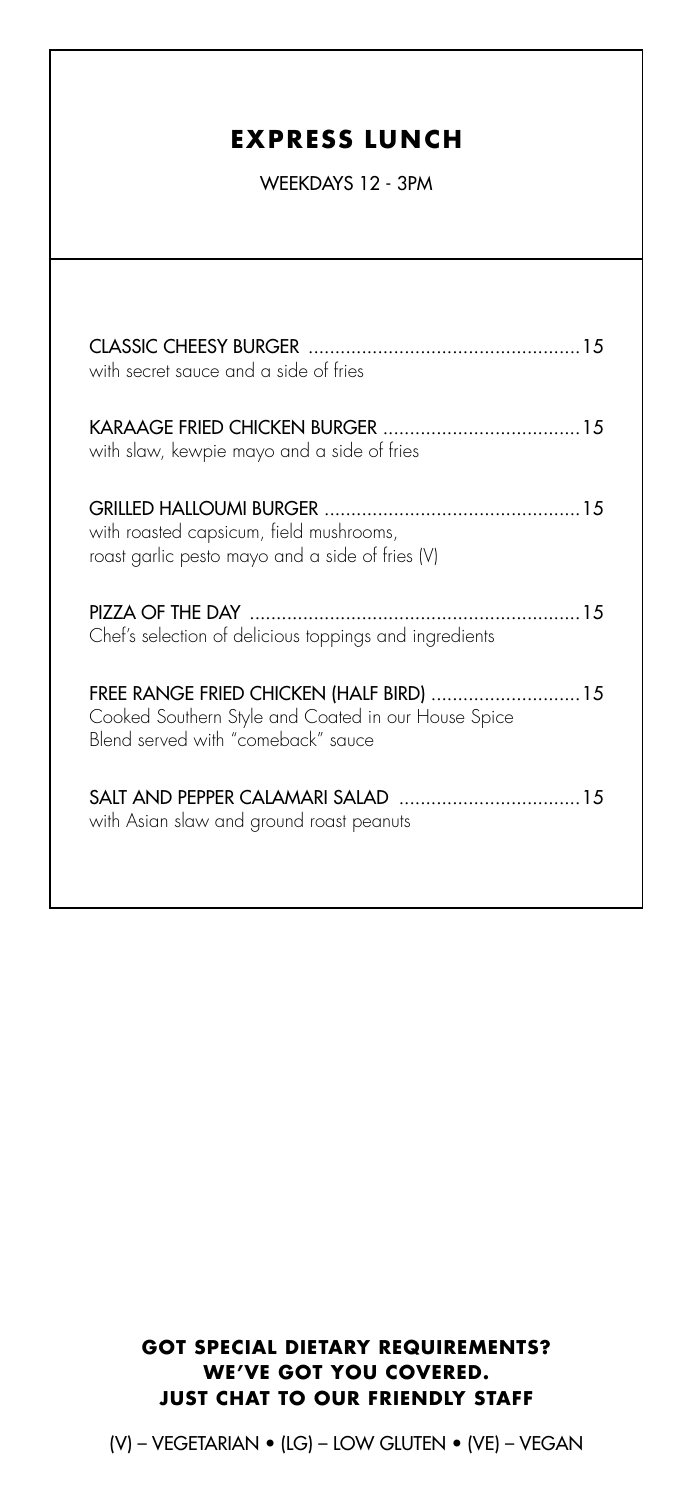| <b>SHARE WITH ME</b>                                                    |  |
|-------------------------------------------------------------------------|--|
| <b>EDAMAME</b><br>with chilli salt and lime (V) (LG) (VE)               |  |
| with rosemary, parmesan and truffle oil (V) (LG)                        |  |
| NUMBING SZECHUAN CHICKEN WINGS  14<br>with plum sauce (LG)              |  |
| CURRY CRUMBED CAULIFLOWER BITES  14<br>with mango, green onion mayo (V) |  |
| HAIIOUMI FRIES                                                          |  |

| SOMETHING LIGHTER                                                                                           |    |
|-------------------------------------------------------------------------------------------------------------|----|
| SOFT PRETZEL WITH BEER CHEESE DIP<br>baked and salted pretzel with creamy IPA and blended<br>cheese dip (V) | 18 |
| CRUNCHY CHEESEBURGER SPRING ROLLS  16<br>with secret burger sauce                                           |    |
| with ground roast peanuts and chilli jam                                                                    |    |
| BLACKENED CHICKEN AND JALAPENO QUESADILLA  16<br>with roasted red capsicum sour cream                       |    |
| with wasabi kewpie mayo (V)                                                                                 |    |

| with Nam Jim dressing                                     |
|-----------------------------------------------------------|
| SOUTHERN CHOPPED SALAD<br>with chipotle lime dressing (V) |
| 18<br>with homemade caesar dressing                       |
|                                                           |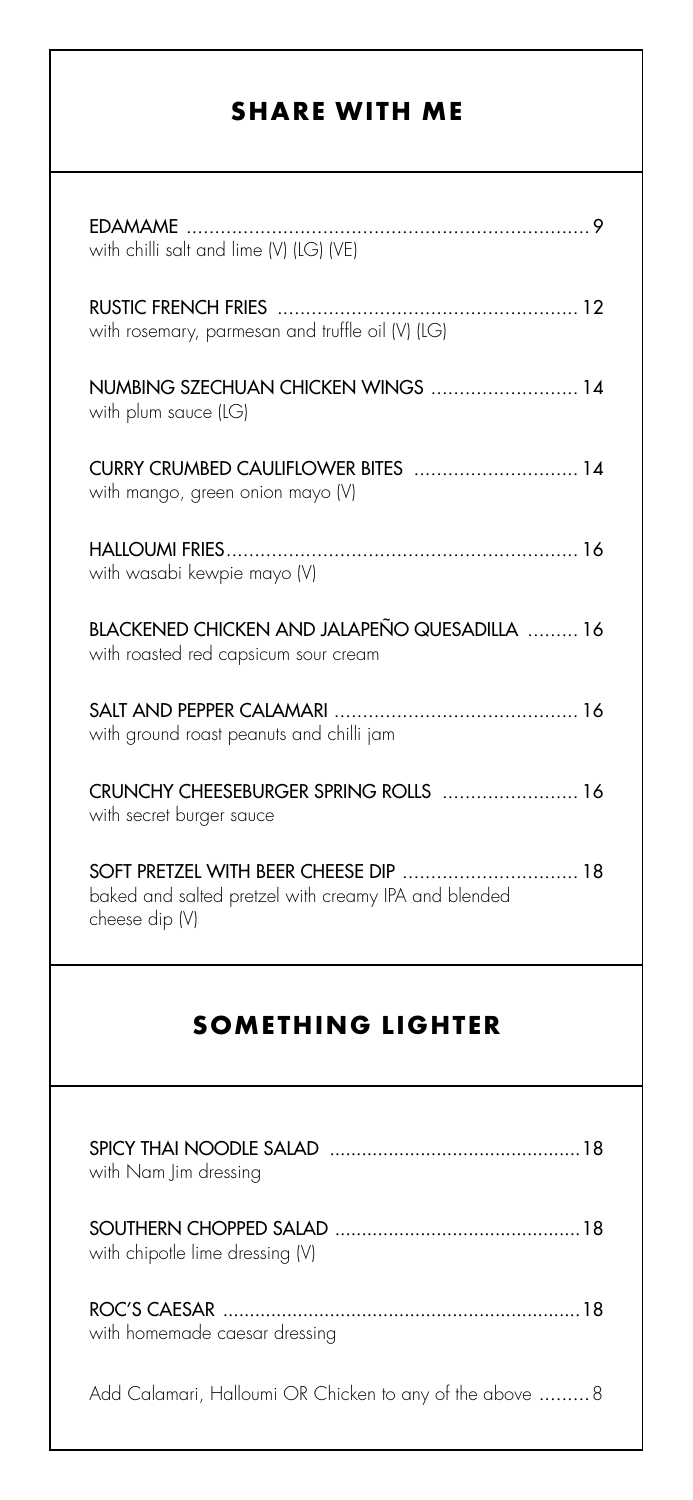## STONE BAKED PIZZA

San Marzano tomato, fior di latte and fresh basil (V)

. . . . . . . . . . . . . . . . 23 pork fennel sausage, pepperoni, roast garlic and ricotta

mushrooms, garlic, thyme, parmesan, porcini paste, cheese and crème fraiche (V)

24 with homemade peanut satay sauce

24

**HOI SIN DUCK** with Chinese broccoli, chilli, green onion and coriander

## ROC'S CHOICE FRIED CHICKEN

#### ROC'S FREE RANGE FRIED CHICKEN

Cooked Southern Style and Coated in our House Spice Blend served with "comeback" sauce

 $(V)$  – VEGETARIAN • (LG) – LOW GLUTEN • (VE) – VEGAN

### **GOT SPECIAL DIETARY REQUIREMENTS? WE'VE GOT YOU COVERED. JUST CHAT TO OUR FRIENDLY STAFF**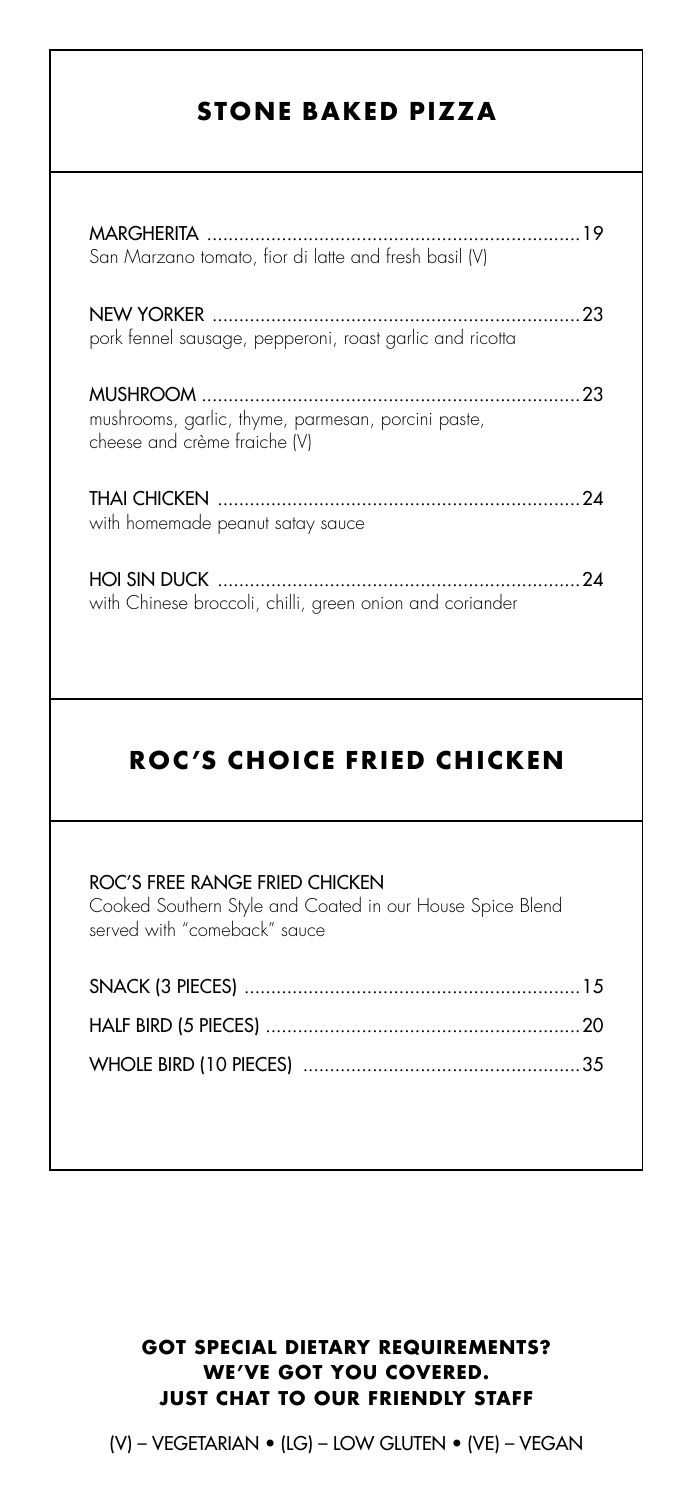

## **FOR TWO HANDS**

| with secret sauce and a side of fries |  |
|---------------------------------------|--|
|                                       |  |

with slaw, kewpie mayo and a side of fries

.22

.22

with roasted capsicum, field mushrooms, roast garlic pesto mayo and a side of fries (V)

22 with purple cabbage slaw, rocket, house made BBQ sauce and a side of fries

with Corned Beef, sauerkraut, swiss cheese and Russian dressing on Rye with a side of fries

#### with house made BBQ sauce, coleslaw, rocket and a side of fries (VE)